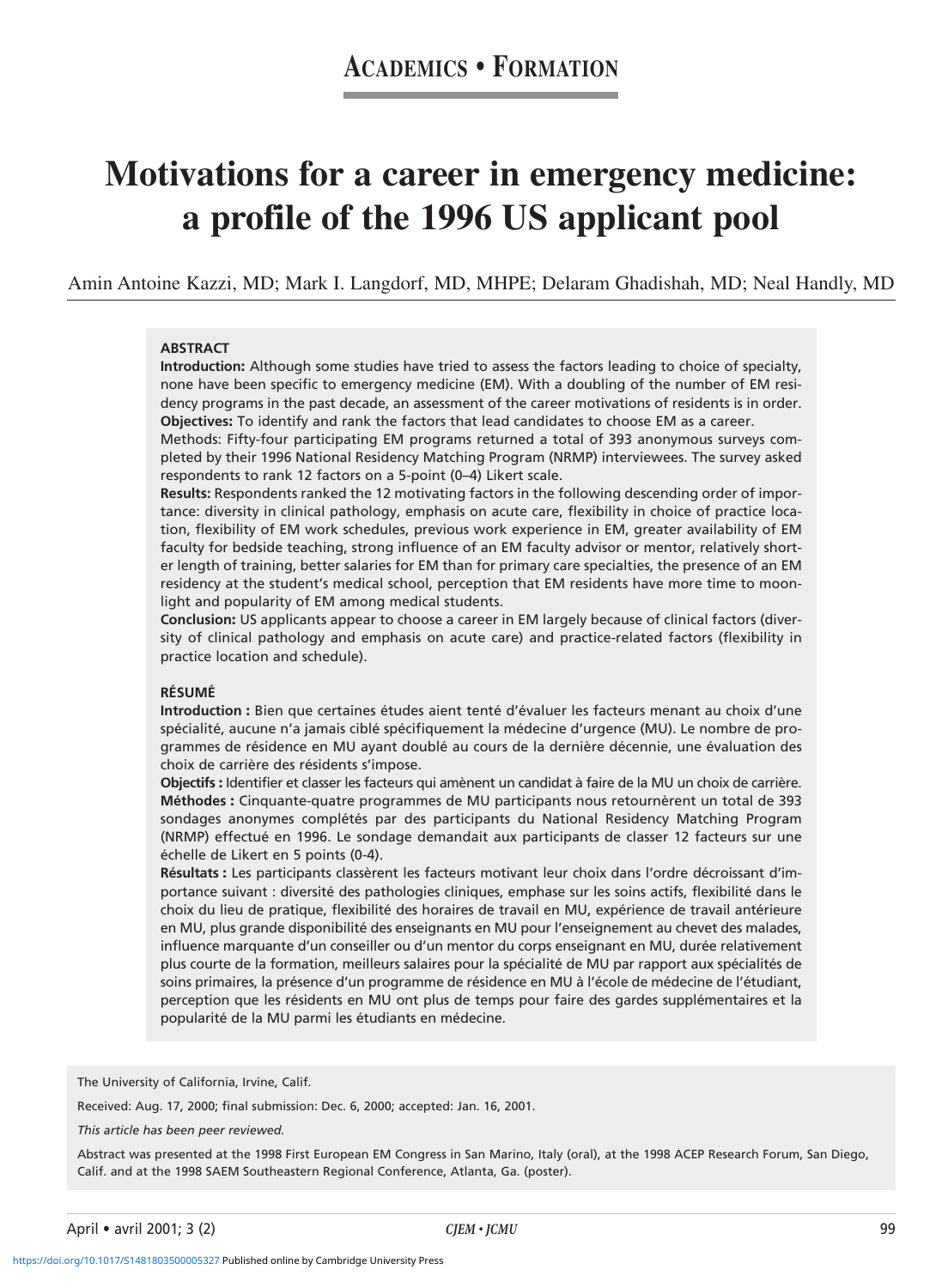**Conclusion :** Les candidats américains semblent choisir une carrière en MU en grande partie en raison de facteurs cliniques (diversité des pathologies cliniques et emphase sur les soins aigus) et de facteurs reliés à la pratique (flexibilité quant au lieu de pratique et à l'horaire).

**Key words:** emergency medicine, specialty choice, motivation, residency match, National Residency Matching Program, career choice

#### **Introduction**

By the beginning of the fourth year of medical school, student physicians must choose a specialty. Some reports have indicated a trend among students toward earlier consideration of specialty choice.<sup>1,2</sup> Although some studies have reported consistency in individual students' selection of primary care or non-primary care training throughout medical school, others report significant instability.<sup>3-5</sup> This critical decision is based on numerous factors, including personality, gender, values, prior exposures and commitments, postgraduate and graduate experiences, projected income, specialty competitiveness, health risks and practice potentials.<sup>5-8</sup>

Numerous studies have attempted to identify predictors of specialty choice.6–12 US student physicians have been typically attracted to surgical specialties.<sup>9,11,12</sup> They perceived non-primary care training as indicative of mastery of a "distinct field" where the combination of knowledge and technological advances enabled them to manage previously untreatable conditions.13 Perceptions of greater income potential and control over professional and personal life provide additional incentives.

Recently, the trend toward specialization is reversing, and more students are choosing primary care.<sup>14,15</sup> In our changing health care environment, primary care residency positions and employment opportunities have increased and become more attractive, enticing a larger number of students.<sup>14</sup>

Emergency medicine (EM) is a unique specialty with a broader scope of practice than most primary care specialties. EM is the health care system's safety net and provides much essential primary care, particularly to indigent and underinsured populations. Despite being 1 of the 2 youngest specialties, EM has grown considerably in the United States, nearly doubling its residency programs in the past 14 years (from 69 in 1985 to 122 in 1999).16 Combining first- and second-year entry, National Residency Matching Program (NRMP) positions in allopathic programs rose from 715 to 1098 in the past 6 years, accounting for 5% of all postgraduate year 1 (PGY-1) NRMP positions in 1998.17 In addition, EM is 1 of 5 specialties (the others being orthopedics, general surgery, pediatrics and dermatology) that consistently maintain a fill rate exceeding 95%. In 1992,

EM accounted for only 3 of the 4004 PGY-1 positions that were filled by non-US international medical graduates (IMGs), matching the lowest percentage of non-US IMGs for all other specialties  $\left($ <0.4%).<sup>17,18</sup> Finally, EM has been witnessing a highly competitive applicant pool in terms of both numbers and quality.<sup>19,20</sup>

Few studies have addressed the profile of the medical graduates who select EM as a career.<sup>20-24</sup> The objective of this study was to assess the profile of influences identified by EM applicants as factors motivating their specialty selection.

#### **Methods**

#### *Survey instrument*

Two experienced members (A.A.K. and M.I.L.) of the Council of EM Residency Directors developed a survey that listed 12 possible motivations for choosing EM as a career. The selection of items was based on the members'cumulative 17 year history of reviewing over 4000 program applications.

#### *Subjects*

During the 1996 interview season, all allopathic EM program directors in the United States were invited to participate in this study. Copies of the survey were sent by mail to consenting program directors, to be administered to applicants on a single interview date in the last 2 weeks of January 1996. Completion of the survey was voluntary and anonymous. Students were asked not to complete the survey if they had encountered it previously at another site. Each respondent was asked to rate the importance of the 12 motivation items on a 5-point (0–4) Likert scale. Importance was to be rated as none  $(0)$ , minor  $(1)$ , moderate (2), major (3) or maximal (4). Responses were returned in sealed envelopes to the sponsoring institution and were not available to staff at the site where the applicant completed the survey.

#### *Data analysis*

All returned surveys were included in the analysis. Incomplete or missing data are reported as such. Descriptive statistics, including medians and ranges, were calculated for each item.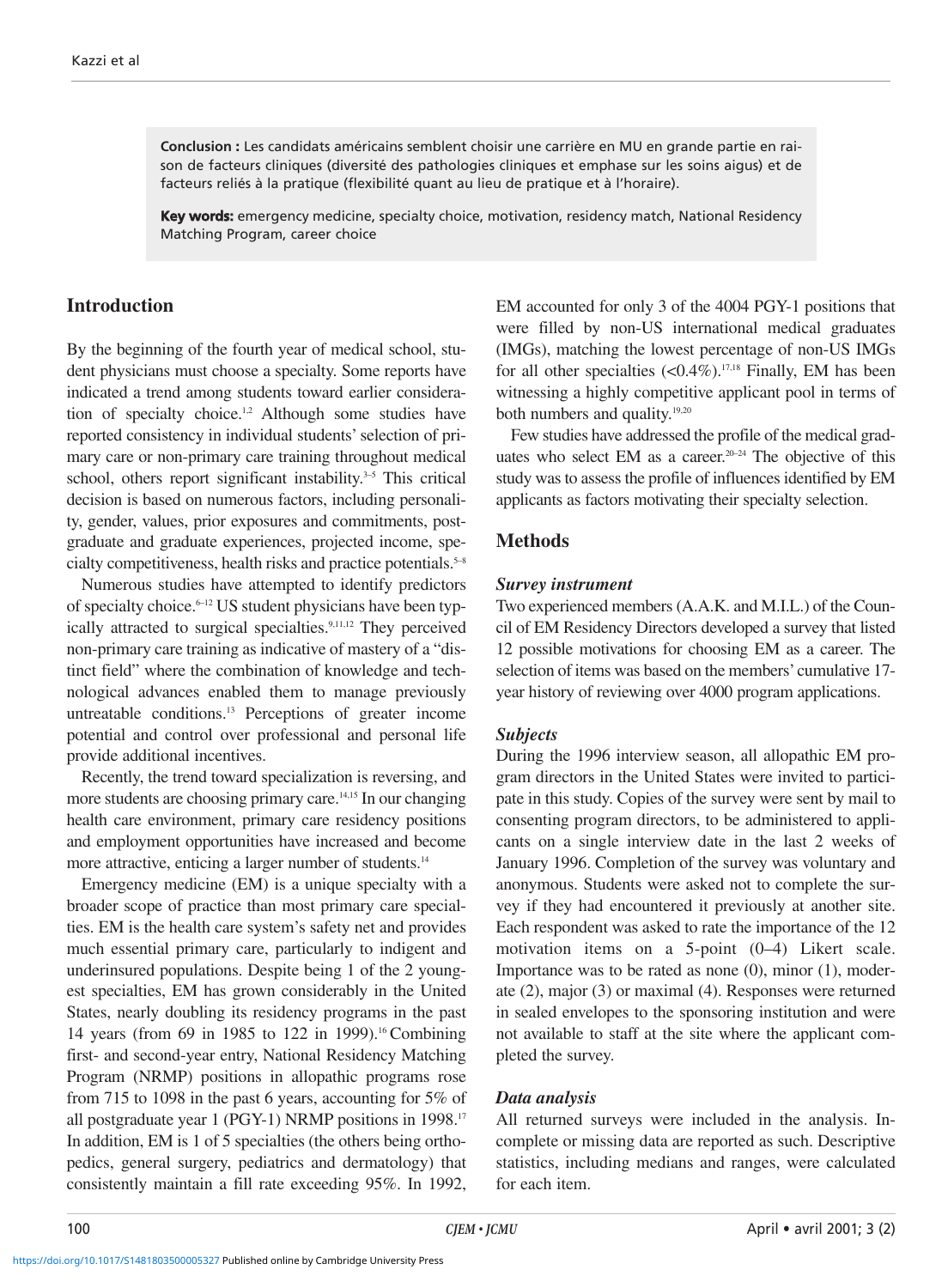#### *Ethical review*

The study was reviewed by the Institutional Review Board at our institution and qualified for exempt registration, without written consent.

# **Results**

Of 112 EM program directors in the US, 6 declined because of time constraints, 32 did not respond to our follow-up calls, and 74 agreed to participate in the study. Subsequently, 20 of the 74 stated that their schedules had become too busy, and they could not administer the survey. The remaining 54 program directors (73%) returned 393 of a possible 517 surveys (76% response rate). Of the 393 returned surveys, 1 was blank, 28 had partial data, and 364 were complete. The 393 survey respondents represented 36% of the 1091 US applicants who ranked at least 1 EM program in 1996 (1997 NRMP program results).<sup>17</sup>

Completed surveys came from the western, northeastern, midwestern and southern states (32%, 30%, 27% and 11% respectively). Three-year programs (PGY 1–3 and PGY 2–4) accounted for 77% and 10% of respondents, respectively, whereas 4-year programs (PGY 1–4) accounted for 9%. For 4% of respondents, the duration of the program was uncertain. The mean age  $(\pm$  standard deviation) of respondents was  $28 \pm 3$  years (range 22–44).

# *Importance of factors*

Table 1 illustrates the relative importance of the 12 factors.

The applicants were most influenced in their choice of a career in EM by diversity of clinical pathology, emphasis on acute care, and flexibility in choosing practice location and schedule. Moderate or minor influence was attributed to all other factors in our survey.

# **Discussion**

#### *Diversity of clinical pathology*

The degree of diversity in clinical pathology is nearly unique to EM, and this was the most important motivating factor for students in our survey. Emergency physicians (EPs) care for patients of all ages and backgrounds and deal with life-threatening, acute and chronic problems relating to all organ systems. The scope of practice in EM is also diverse, depending on the practice setting (e.g., rural, tertiary) and the availability of specialty back-up, follow-up care and hospital equipment. In a 1995 abstract, Zeumer<sup>24</sup> reported a similar finding: 77% of 136 surveyed applicants rated the "variety of clinical experience as the primary reason to specialize in EM."

#### *Emphasis on acute care*

Acuity was the second most important motivator for selection of this specialty. EM encompasses procedural, interventional and diagnostic clinical medicine in dealing with the onset of new illness, the initial manifestation of injury and the acute manifestation of chronic illness. Our findings are consistent with a previous report in which EM appli-

**Table 1. Influence of 12 factors motivating students' choice of a residency in emergency medicine (EM), as determined by survey responses**

|                                                 | Level of influence on choice (and numeric value);<br>no. of respondentst |              |                 |              |                |        |                        |
|-------------------------------------------------|--------------------------------------------------------------------------|--------------|-----------------|--------------|----------------|--------|------------------------|
| Factor*                                         | None<br>(0)                                                              | Minor<br>(1) | Moderate<br>(2) | Major<br>(3) | Maximum<br>(4) | Median | Interguartile<br>range |
| Diversity of clinical pathology                 | 0                                                                        |              | 17              | 153          | 219            | 4.0    | $3.0 - 4.0$            |
| Emphasis on acute care                          | 0                                                                        | 0            | 30              | 168          | 193            | 3.0    | $3.0 - 4.0$            |
| Flexibility of practice location                | 7                                                                        | 43           | 129             | 173          | 39             | 3.0    | $2.0 - 3.0$            |
| Flexibility of work schedule                    | 5                                                                        | 34           | 151             | 160          | 40             | 3.0    | $2.0 - 3.0$            |
| Previous EM work experience                     | 56                                                                       | 51           | 83              | 117          | 84             | 3.0    | $1.0 - 3.0$            |
| Availability of faculty for<br>bedside teaching | 49                                                                       | 86           | 147             | 89           | 19             | 2.0    | $1.0 - 3.0$            |
| Presence of EM mentor                           | 78                                                                       | 100          | 107             | 81           | 24             | 2.0    | $1.0 - 3.0$            |
| Length of residency                             | 75                                                                       | 120          | 146             | 44           | 5              | 1.5    | $1.0 - 2.0$            |
| Income and salaries                             | 76                                                                       | 130          | 139             | 42           | 3              | 1.0    | $1.0 - 2.0$            |
| EM residency at student's school                | 167                                                                      | 51           | 57              | 91           | 21             | 1.0    | $0.0 - 3.0$            |
| Perception of opportunities for<br>moonlighting | 111                                                                      | 170          | 79              | 24           | 6              | 1.0    | $0.0 - 2.0$            |
| Popularity of the specialty                     | 213                                                                      | 123          | 42              | 11           | 2              | 0.0    | $0.0 - 1.0$            |

\*In descending order of influence.

†Total number of respondents was 393. Total number of responses for each factor is less than 393 because not all respondents ranked every factor.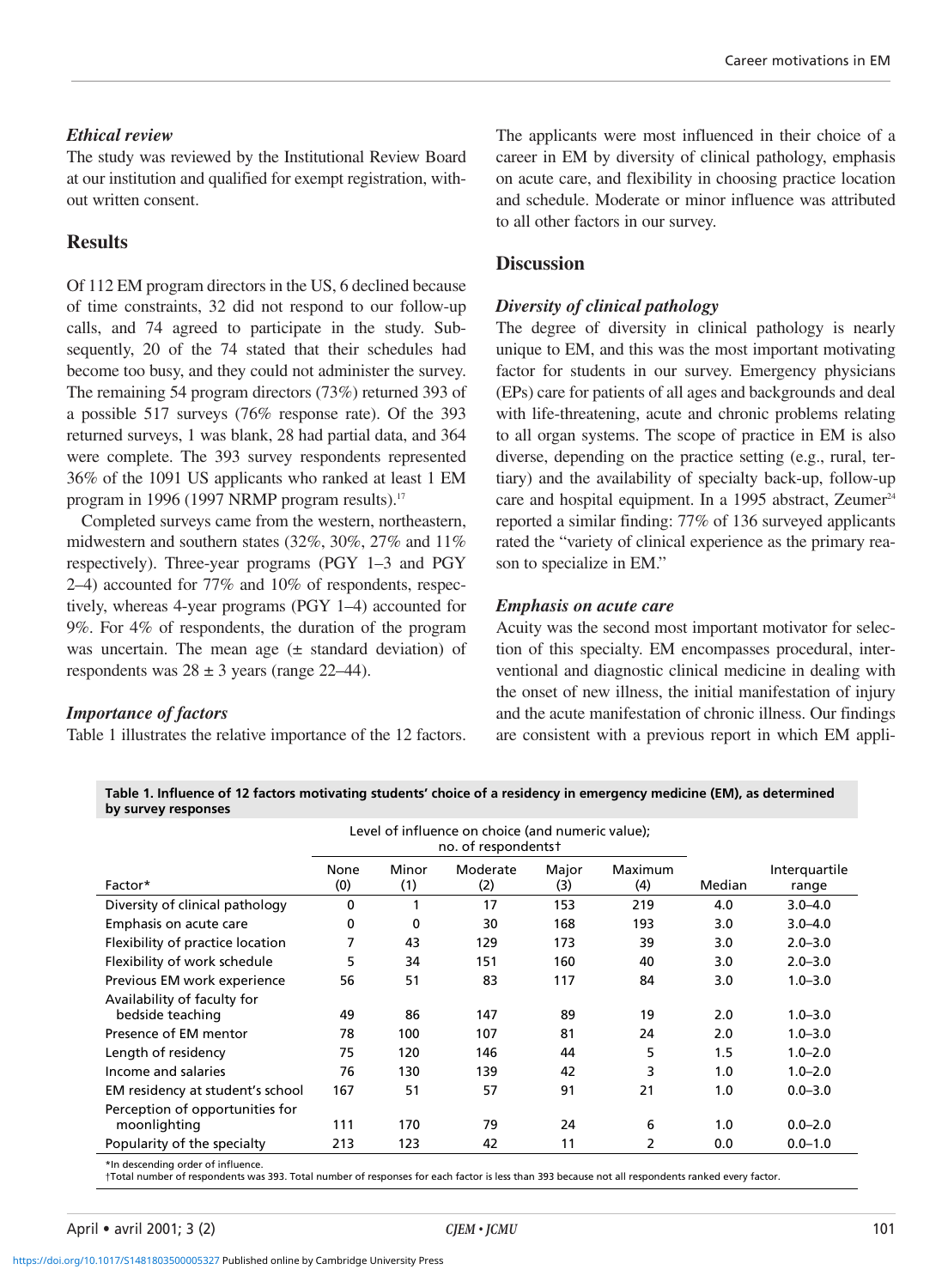cants described trauma experience as one of the most influential factors in choosing programs.<sup>25</sup>

#### *Geographic flexibility*

Flexibility in practice locations was the third most important factor in this study. Because of the abundance of emergency departments (EDs) and urgent care centres in the United States, EPs have flexibility in choosing their employment. A shortage of residency-trained physicians to meet national demand continues to be reported for EM.<sup>26,27</sup>

# *Scheduling flexibility*

Lifestyle was a factor of moderate importance in motivating students to pursue EM. EPs commonly work 3–5 days per week in 8- to 12-hour shifts. These shifts include nights, weekends and holidays, with approximately 75% of working hours outside the traditional 9 to 5, Monday to Friday workweek. This diversity allows flexibility in coordinating work with other obligations, hobbies, travel and family interests. Furthermore, the concentration of EM on acute rather than continuous care reduces the need for to be on call. Over the past 20 years, a number of studies have demonstrated that US applicants consider the ability to control work hours and lifestyle an increasingly important factor in specialty selection.<sup>19,28</sup>

# *Previous EM work experience*

Previous EM work experience had a moderate influence on career selection, which suggests that a large proportion of EM applicants have already "worked" in EDs. Our survey question asked specifically about substantial exposure to EM through "nursing, EM technicians (EMTs), [and] paramedic" employment. It did not include the impact of early student exposure through clinical clerkships or EM interest groups. A previous study reported that early emergency medical services education (ambulance rides and helicopter observation) "helps influence the direction" of medical students toward a career in EM.<sup>22</sup>

# *Bedside teaching*

A perception of greater availability of EM faculty for bedside teaching was a moderately important factor in applicants' choices. The US Accreditation Council for Graduate Medical Education (ACGME) mandates 24-hour faculty presence in the ED for all accredited EM residencies, and evidence of 24-hour faculty coverage, attributed to these requirements, has been documented.29 Our finding suggests that students perceive that EM faculty are more available or less likely to delegate bedside teaching to residents. The acute care offered in the ED allows little room for error. As such, the availability of EM faculty for teaching and supervision is critical.

#### *Mentorship*

The degree of a mentor's influence on career choices by medical students has been debated and was of only moderate to minor importance in this study. It might be expected that mentorship would be important, in light of the difficulty that many students have in resolving their specialty choice.<sup>1,2</sup> Not surprisingly, seniors are more accurate in predicting their specialty than freshmen, because they have had more clinical exposure to role models.<sup>3</sup> Coker found that faculty had little influence in specialty choice, $10$  but he also reported significant variability in the influence of individual faculty members. The impact of negative role models has been documented as an important deterrent in other specialties.<sup>30,31</sup>

# *Length of training*

EM training is relatively short. In 1996, 84% of all NRMP positions in EM were in 3-year programs, the shortest postgraduate training required for specialty board certification.<sup>18</sup> Length of training has been reported as a significant determinant of applicants' ranking of 3- and 4-year EM residencies.25 Despite this potential attraction, more than 50% of respondents to our survey considered duration of training as a minor influence on their selection.

# *Income and salaries*

More than 50% of respondents rated income as a minor factor, yet financial compensation is usually important in attracting students to specific careers. Applicants who select non-primary care specialties consider greater financial compensation an additional incentive.13 Generalist physicians frequently report perceptions of the current physician payment system as one that undervalues primary care and nonprocedural services and that has excessive bureaucracy and enormous regulation.<sup>13,15,31</sup> Such perceptions have been reported to discourage students from pursuing primary care. Salaries in EM are comparable to those in many of the bestpaid specialties, which typically require longer training, and they are relatively higher than those for primary care specialties. Board-certified EPs typically earn an hourly wage ranging from US\$100 to US\$140.

Indebtedness of EM applicants is among the highest for all medical students.20,21,32 High indebtedness might be assumed to lead to selection of a high-paying specialty. Previous studies have suggested that indebtedness plays a role in career selection.<sup>8,13,33</sup> However, as indicated by our results, its strength as an independent predictor of specialty choice may be questionable.<sup>21,33</sup>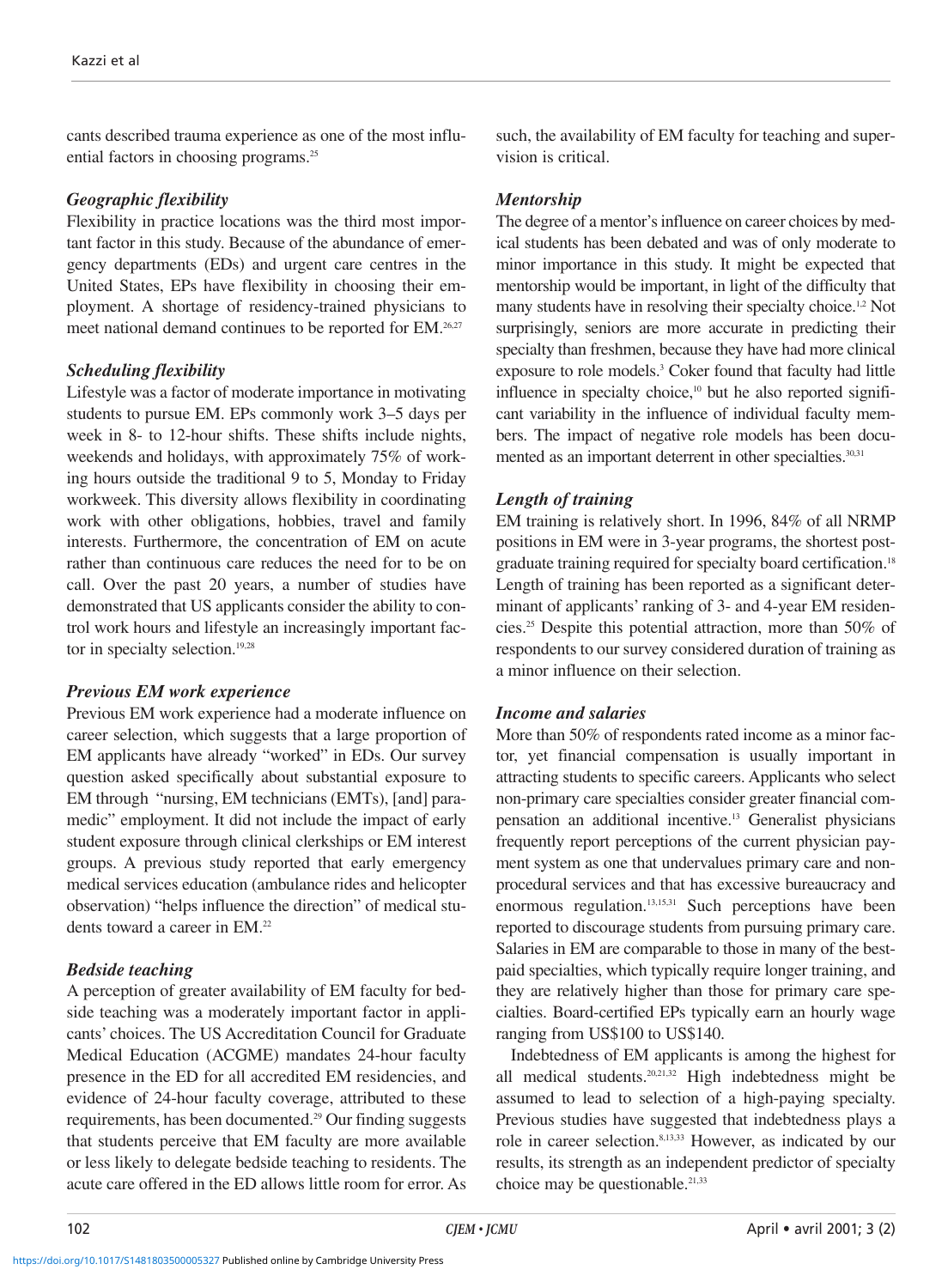#### *Presence of an EM program*

The presence of an EM program at the applicant's school played only a minor role in specialty selection in our survey. This finding seems to contradict previous research by Gallagher, who demonstrated that students were more likely to select EM at medical schools with a closely affiliated residency program.23 Although EM applicants may not select EM because of the existence of a program at their school, the presence of an EM program may lead to an increase in EM-bound graduates simply because it allows students to interact with residents and faculty in the field and thereby to gain a better understanding of EM training and lifestyle and to learn about income potential, program selection and flexibility in practice opportunities.

#### *Moonlighting*

Another significant finding in our study was the minor importance of moonlighting to EM applicants. Moonlighting is an important issue for residents in most specialties because of relatively low residency salaries, the long wait to financial gratification in medical careers and large debts after medical school.<sup>7,34,35</sup> Nearly a decade ago, reports by the ACGME and Xu indicated that applicants' indebtedness in EM was the highest of all specialty choices.<sup>20,21,32</sup> More recently we reported a near doubling of that average debt in one decade, from US\$33 499 in  $1986^{32}$  to US\$72 290 in 1996.<sup>36</sup> We also reported a lack of correlation between level of indebtedness and support for moonlighting among EM residents.<sup>36</sup> Finally, although respondents in this survey gave only minor importance to moonlighting, most EM residents do obtain moonlighting positions.<sup>37</sup>

#### *Popularity*

The prestige of a specialty has been described as an important influence on the career choice of students. For example, a perceived lack of glamour has been reported as a deterrent in choosing internal medicine.<sup>31</sup> Likewise, in family medicine, related disincentives include inadequate respect from academia and specialists.15

EM has become one of the most competitive and popular specialties,<sup>19,20</sup> yet we found that EM applicants considered issues of prestige and competitiveness of minimal importance.

#### *Limitations*

Our study was limited by the survey design. Despite reassurances of anonymity, applicants might have selected answers that they perceived would impress residency directors or would not jeopardize their chances of acceptance. Such respondent bias is inherent in an interview setting, where questions are asked about the importance of income, work hours and moonlighting. Our questions were not pretested to establish whether they were relevant or discriminatory.

The response rate for participating sites (76%) was high, but respondents constituted only 36% of the US applicants who listed at least one EM program in 1996. The findings are subject to selection bias, as we were unable to compare respondents to nonrespondents. We felt that preserving survey anonymity on this sensitive subject was more important than identifying nonrespondents.

The study also had some strengths. Applicants were surveyed during the course of January interviews. We felt that this population of applicants would be most in tune with motives and concerns about an EM career and most representative of commitment to EM as a specialty choice. Applicants did not have prior warning of the survey, and participation was voluntary. Respondents were unable to discuss the survey questions with others before answering, and their answers were not biased by match results. We believe that selection and respondent bias would have been higher had the study been completed by mail before the interviews or after residencies had begun.

Our choice of factors as potential influences may have resulted in selection bias, and there might have been other important influences that we did not include in our survey. The wording of the choices might have elicited particular responses. However, we felt that the alternative (open-ended questions) would have significantly reduced the response rate and our ability to generate usable data, because the subject of career motivation is highly subjective.

We did not identify applicants with prior training, and this subgroup of applicants might have played a significant role in our results. These applicants may have a greater interest in the short duration of EM training and they may favour moonlighting. Conversely, they may emphasize their strong motivation to undertake additional years of training. Applicants with prior training are more likely to have experienced the clinical conditions associated with EM and additional income of moonlighting.

# **Conclusions**

Residency applicants choose EM largely because of clinical factors, followed by factors related to practice flexibility. Salaries, the presence of a residency program at the student's school, mentorship and moonlighting opportunities were less important in career selection. It is important that EM leaders and educators understand the influences that motivate applicants choosing our specialty as a career. Such an understanding is essential to allow appropriate design of